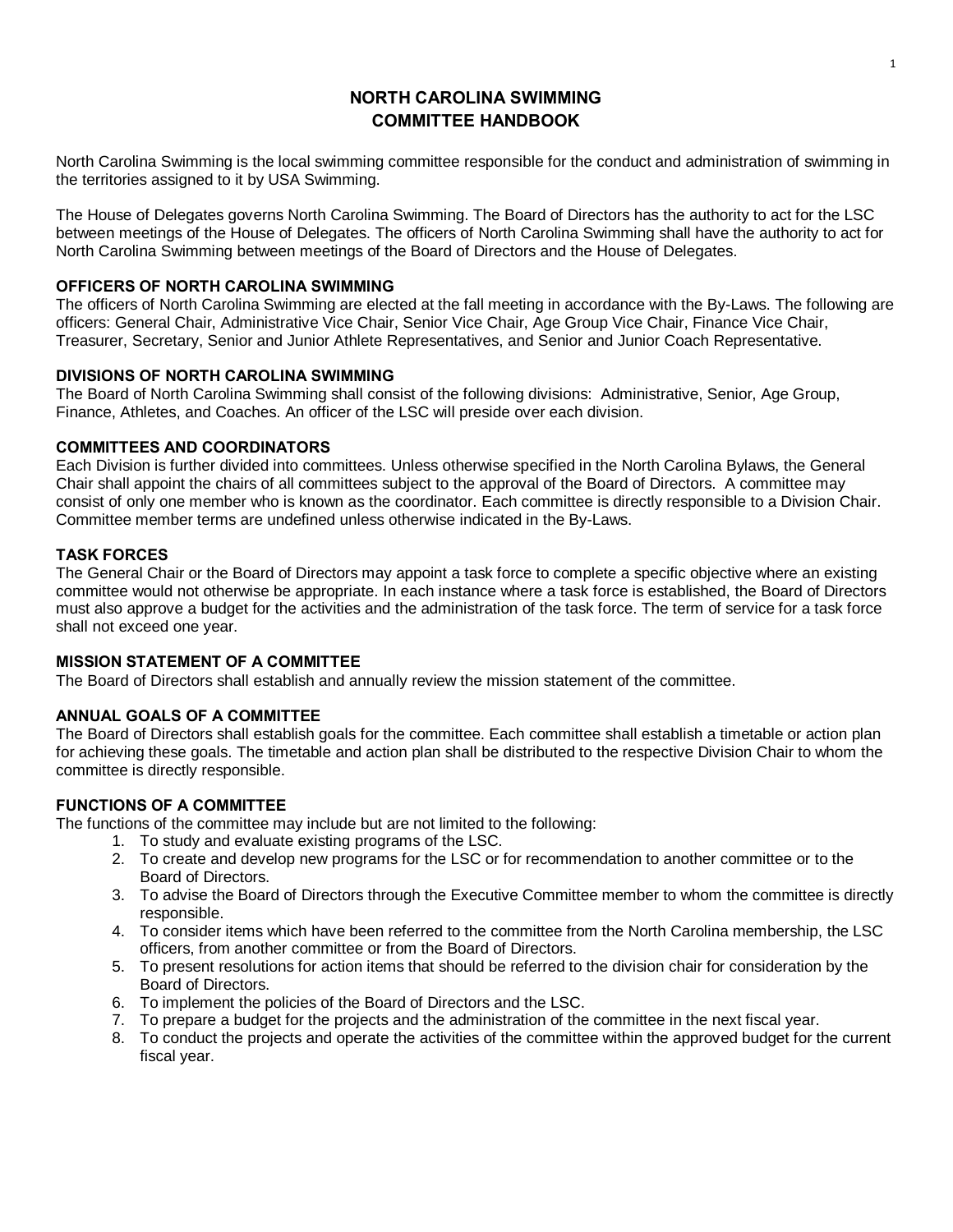## **RESPONSIBILITIES OF COMMITTEE CHAIR OR COORDINATORS**

The responsibilities of the Committee Chair and /or Coordinators include:

- 1. Scheduling all meetings of the committee.
- 2. Proposing an agenda for all meetings.
- 3. Presiding at all meetings of the committee and guiding the business of the committee.
- 4. Keeping committee members informed of the activities of the committee or of the LSC since the last committee meeting.
- 5. Introducing guests and presenters to the committee.
- 6. Serving as the spokesperson for the committee.
- 7. Appointing a secretary to take minutes of all meetings.
- 8. Reviewing the draft of the minutes prepared by the secretary and making corrections as necessary so that they may be submitted to the members of the committee and the division Vice President.
- 9. Manage the programs and activities of the committee within the approved budget.
- 10. Assuming responsibility for the committee  $\infty$  compliance with the policies of the LSC.
- 11. Directing the committee a activities towards the completion of its goals.
- 12. Maintaining regular contact with the division Vice President.

### **IMPLEMENTATION OF ACTION ITEMS BY COMMITTEES**

The implementation of action items shall be the responsibility of the division vice president.

- 1. A proposal or resolution is passed by the committee and becomes an Action Item for consideration by another committee or by the Board of Directors.
- 2. All Action Items should be submitted in writing and shall include an estimate of the costs of implementation.
- 3. The Action Item is referred to the Executive Committee member assigned to the committee.
- 4. The Executive Committee member shall either refer the matter back to the committee, or refer the matter to another committee where appropriate, or shall place the Action Item on the agenda of the next meeting of the Board of Directors.
- 5. The Executive Committee member shall present the Action Item to the Board of Directors for consideration.
- 6. The Executive Committee member shall report the disposition of the Action Item to the committee chair or coordinator within 5 days of the Board of Directors meeting.
- 7. The Executive Committee member shall discuss with the committee chair or coordinator the plan for implementation of any action item approved by the Board of Directors.

#### **COMMITTEE SERVICE**

Committee member terms are undefined unless otherwise indicated in the By-Laws.

#### **EQUAL OPPORTUNITY TO PARTICIPATE**

It is the intent and purpose of North Carolina Swimming to provide an equal opportunity to athletes, coaches, trainers, managers, administrators, volunteers and officials to participate in the governance of the LSC without discrimination on the basis of race, color, religion, age, gender, sexual orientation, disability, or national origin. No conditions or restrictions for participation in the governance of North Carolina Swimming may be imposed unless otherwise set forth in the North Carolina Swimming Bylaws.

#### **OPEN MEETINGS POLICY**

All meetings of North Carolina Swimming, divisions and committees shall be open to all members of North Carolina Swimming except in those situations where by majority vote of the body it would be in the interests of the LSC to hold closed session (e.g., those relating to committee personnel or legal matters).

#### **ROBERTS RULES OF ORDER**

At all meetings of North Carolina Swimming, divisions and committees, the current version of Roberts Rules of Order may be used, where appropriate, at the discretion of the meeting chair.

## **CONFLICT OF INTEREST**

In the event that any officer, or member of the Board of Directors, or any other Committee has a financial interest in any contract or transaction involving North Carolina Swimming, such individual shall not participate in the LSC $\phi$  evaluation or approval of such contract or transaction unless the material facts of the relationship or interest are disclosed or known to the other Directors or Committee members. If such disclosure is made, the contracts or transaction shall not be voided if the Board or Committee in good faith authorized the contracts or transaction by the affirmative vote of the majority of the disinterested Directors or Committee members, and the contract or transaction is fair to North Carolina Swimming at the time it is authorized.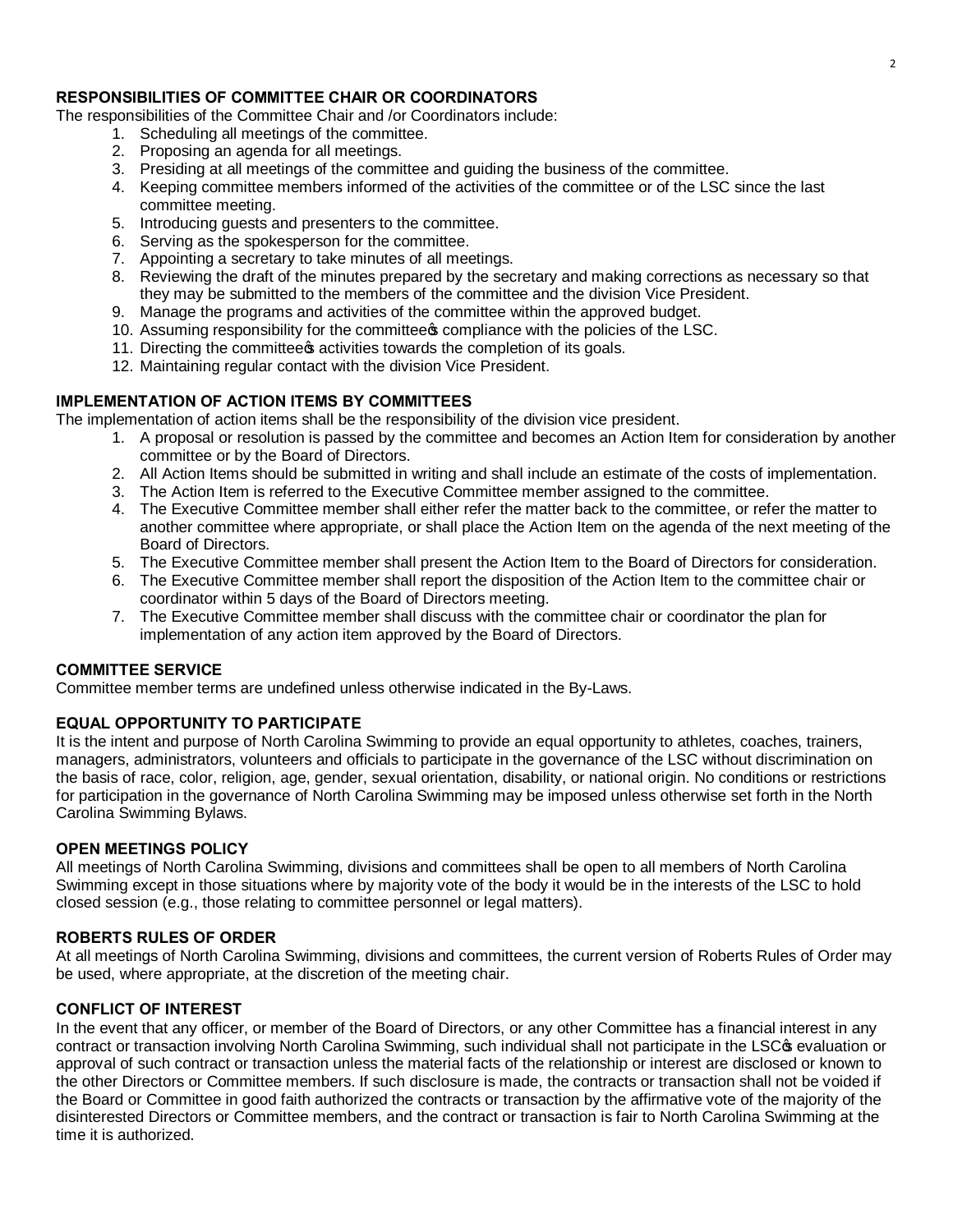#### **ETHICAL PRACTICES**

USA Swimming is committed to maintaining its highly regarded tradition of excellence of building and maintaining supportive environments in which children and young adults may grow, learn and prosper, not only as athletes but as citizens of our communities. It is the policy of USA Swimming that all of its Members, including athletes, coaches, officials and volunteers, have the right to participate and compete in an environment that is safe and free from sexual abuse and harassment.

#### **MISCONDUCT BY MEMBERS**

The General Chair in response to written allegations of misconduct by a North Carolina Swimming member, may authorize a confidential inquiry to determine whether a further investigation or Board of Review is appropriate.

#### **CONFIDENTIALITY**

Items, which are designated by the chair to be of a confidential or sensitive nature, should not be disclosed outside the setting of the committee. Members who knowingly divulge this information shall be subject to the procedures of misconduct.

#### **REGULAR MEETINGS**

Meetings of the Board of Directors, the Divisions, and the Committees of the LSC shall be held at a location determined by the committee chair.

#### **SCHEDULING AND WRITTEN NOTICE OF MEETINGS**

A written notice of all meetings of the Board of Directors and the Committees of the LSC stating the time and place thereof shall be given to each member by email or by mailing it to each member alst known address at least 6 days before the meeting.

#### **QUOROM & VOTING**

The presence of those duly registered and eligible to vote at a regularly scheduled meeting shall constitute a quorum unless otherwise indicated in the By-Laws. There shall be no voting by proxy. Each member shall have one vote on each matter; the chair need not vote except to break or cause a tie. Invited guests may speak when recognized by a member of the committee.

#### **MEETING AGENDA**

A preliminary written agenda of the meeting should be discussed with the division Vice President and in advance of the meeting. A committee meeting agenda should follow this outline:

Call to Order Roll Call Approval of Previous Minutes Reports by Committee Members Old Business New Business **Announcements** Announcement of Date / Place of Next Meeting

#### **COMMITTEE MEETING MINUTES**

The minutes of all meetings of North Carolina Swimming shall be taken by a person designated by the chair as the secretary of the committee. The minutes should be prepared as an executive summary, not verbatim, and should include majority as well as those dissenting views. The attendance of members and guests present should be listed along with those members absent; % x cused+may be used for a member whose absence is known in advance and is unavoidable. Items of a confidential or sensitive nature may be recorded separately and retained only in the North Carolina Swimming Secretary of files.

#### **PROCEDURES FOR COMMITTEE MAILINGS**

Committee correspondence shall be done through email.

### **AUTHORIZATION OF EXPENSES**

Only the North Carolina Swimming division head shall authorize expenditures against the approved budget of the committee.

#### **TELECONFERENCE MEETINGS**

The Board of Directors, the Divisions, and the Committees of the LSC shall be permitted to conduct businesses on behalf of North Carolina Swimming by means of Teleconference or other similar electronic means.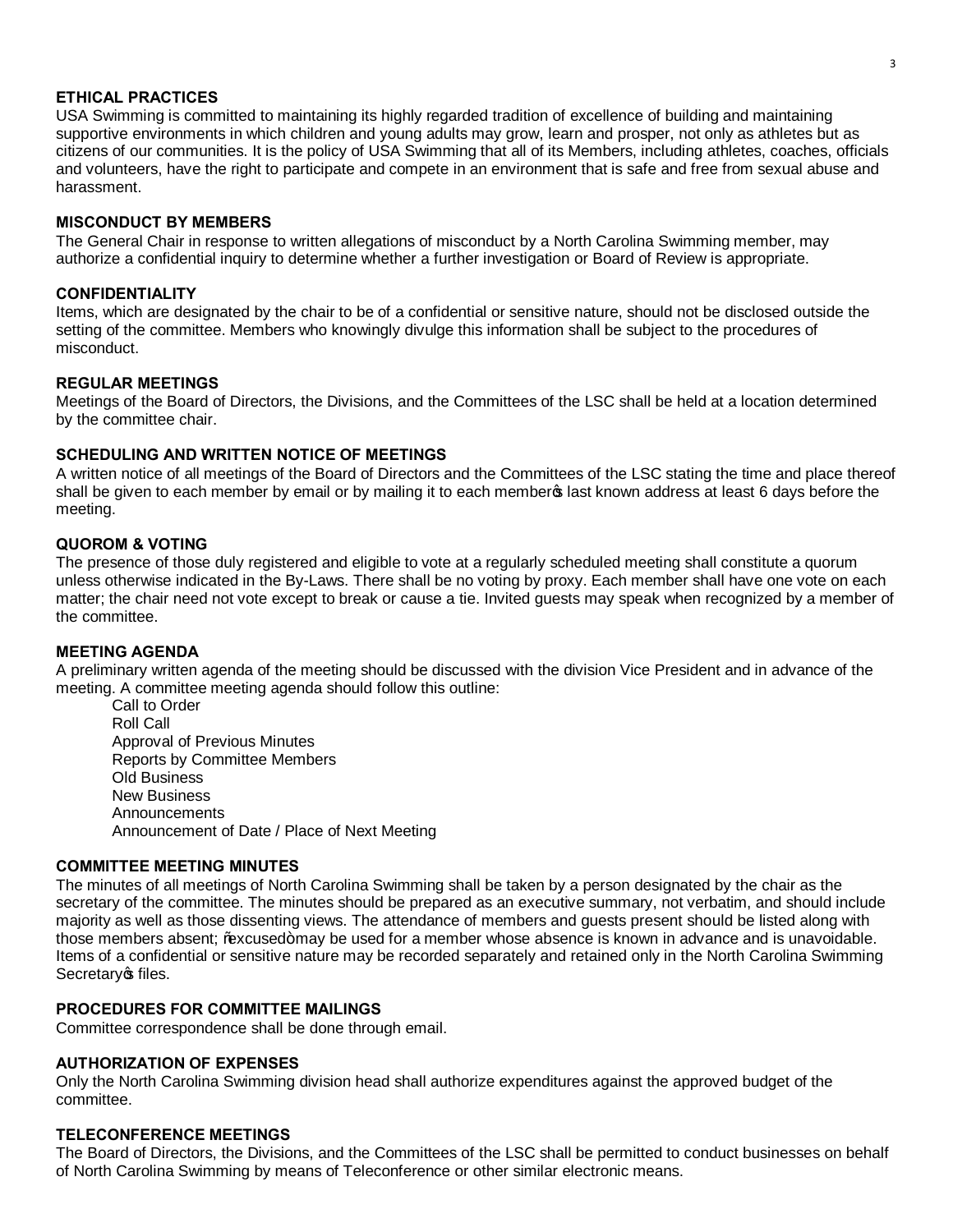## **BALLOT BY MAIL, FAX OR E-MAIL**

Any action, which may be taken at any regular meeting of the committee, may also be taken without a meeting. The chair shall distribute a written ballot to every member of the committee entitled to vote on the matter. The ballot shall set forth the proposed action, provide an opportunity to specify approval or disapproval of the proposal, and provide a reasonable time within which to return the ballot. Approval by written ballot shall be valid only when the number of votes cast in favor of the proposed action within the time period specified constitutes a majority of the votes entitled to be cast.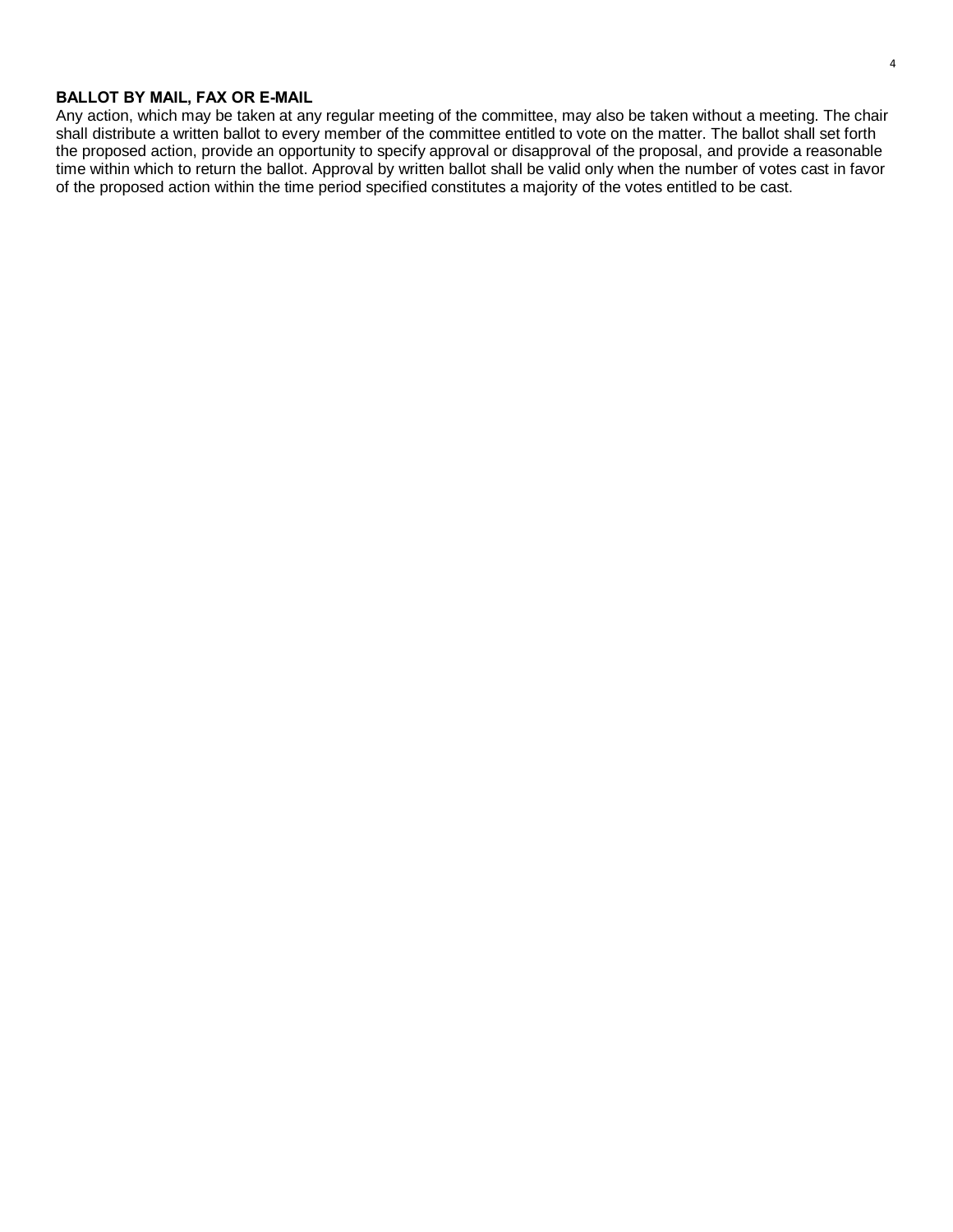# **COMMITEES REPORTING TO THE GENERAL CHAIR**

### **NOMINATING COMMITTEE**

**Mission Statement**: Shall prepare a slate of candidates for election as the officers or committee chairmen or coordinators specified in Section 606.1 to be elected at the next HOD meeting of the LSC.

**Membership**: The Nominating Committee shall comprise not fewer than five (5) Individual Members and shall be elected annually by the House of Delegates. Each Nominating Committee member shall be a member of the House of Delegates and no more than two (two-fifths if there are more than five (5) members of the Nominating Committee) shall be Board Members.

**Meetings:** The meetings of the Nominating Committee shall be held at any time or place upon the call of the Committee Chair upon no less than six (6) days written notice of such meeting to each member.

#### **Responsibilities**:

- 1. Identify offices/positions to be elected in a given year.
- 2. Prepare a slate of candidates for election at the next HOD of the LSC.
- 3. Publish a slate of candidates together with the positions for which they have been not less than twenty (20) calendar days prior to the election.

### **SECRETARY**

**Mission Statement**: Shall prepare and distribute documents to assist in the smooth running of the Board of Director and House of Delegate meetings.

#### **Responsibilities**:

- 1. Prepare agendas for Board of Director and House of Delegate meetings as directed by the General Chair.
- 2. Provide notice of Board of Director and House of Delegates meetings
- 3. Record minutes from Board of Director and House of Delegate meetings
- 4. Perform other duties as detailed in the by-laws (606.7.2)

#### **EXECUTIVE ADMINISTRATOR**

**Mission Statement**: Support the ongoing and future administrative functions of the LSC as determined by the General Chair and Board of Directors.

#### **Responsibilities**:

See job description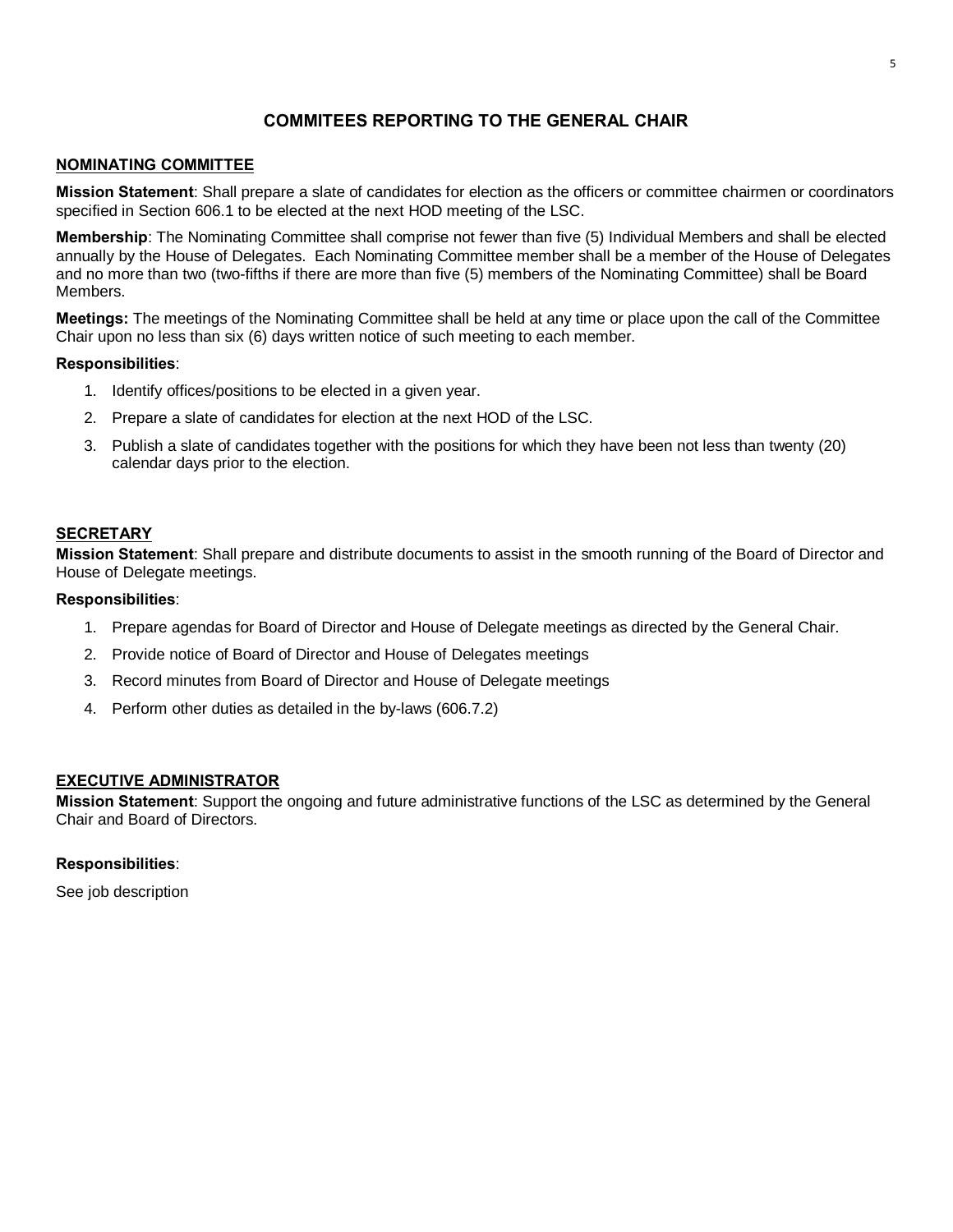# **COMMITTEES REPORTING TO THE ADMINISTRATIVE VICE CHAIR**

## **COMMUNICATIONS COMMITTEE**

**Mission Statement:** To maintain and develop communication avenues/methods for NCS members.

### **Responsibilities:**

- 1. Determine appropriate methods of communication with the membership of NCS.
- 2. With BOD Approval, develop communication tools.
- 3. Monitor current communications and recommend changes to the BOD.
- 4. Enforce COPPA and any privacy policies adopted by the Board of Directors

## **LEGISLATION/ELECTION COMMITTEE**

**Mission Statement:** To review, develop, and recommend amendments to Rules and Regulations or the NCS Bylaws and conduct the elections at HOD.

**Membership:** The Legislation Committee shall be comprised of the chair and additional members appointed by the Chair.

**Meetings:** The meetings of the Legislation Committee shall be held at any time or place upon the call of the Committee Chair upon no less than six (6) days written notice of such meeting to each member.

## **Responsibilities:**

- 1. Review Rules and Regulations and the NCS Bylaws on a regular basis and put forward any corrective legislation as needed.
- 2. Put any submitted legislation into the proper format
- 3. Provide the NCS Secretary with proposed legislation so that it can be distributed at least 20 days before the meeting of the House of Delegates.
- 4. Update the governance documents to reflect approved changes.
- 5. Oversee elections at HOD.

## **MEET MANAGEMENT COMMITTEE**

**Mission Statement:** To provide resources and support for the conduct of swim meets.

**Membership:** The Meet Management Committee shall be comprised of the Chair and additional members appointed by the Chair.

**Meetings:** The meetings of the Meet Management Committee shall be held at any time or place upon the call of the Committee Chair upon no less than six (6) days written notice of such meeting to each member.

#### **Responsibilities:**

- 1. Ensure that a meet management workshop is conducted annually in the LSC.
- 2. Provide guidance and resources to those meet hosts (or potential meet hosts) seeking help.
- 3. Provide feedback and suggestions for improvements in schedule, scheduling process, sanction process, conduct of meets, and format of LSC championship meets.
- 4. Aid in the conduct of LSC-hosted meets by making sure that said meets are properly organized, that LSC responsibilities are fulfilled in a timely fashion, and that meet directors understand and are performing their duties within the proper constraints.
- 5. Maintain and update the Meet Information templates for the LSC championships and regular meets.

## **MEMBERSHIP/REGISTRATION COMMITTEE**

**Mission Statement:** To facilitate the registration of group and individual members into North Carolina Swimming.

**Membership:** The Registration Committee shall be comprised of the Membership/Registration Coordinator and other volunteers as appointed by the Coordinator.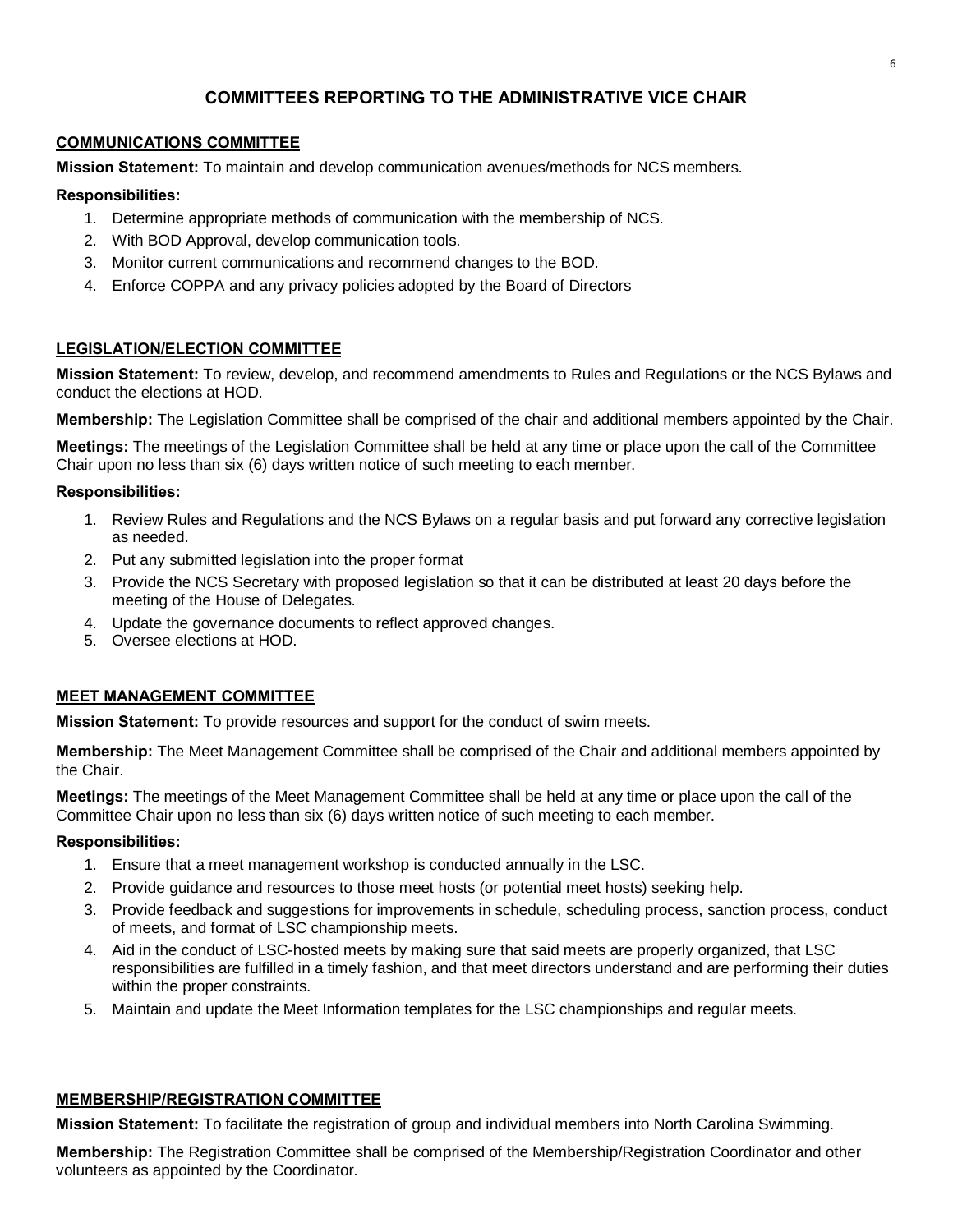**Meetings:** The meetings of the Registration Committee shall be held at any time or place upon the call of the Committee Chair upon no less than six (6) days written notice of such meeting to each member.

## **Responsibilities:**

- 1. The Coordinator shall enter all necessary registration information into the SWIMS database and collect applicable fees.
- 2. Educate club registration personnel
- 3. Oversee transfers
- 4. Disseminate registration applications and membership cards
- 5. Monitor the participants in sanctioned swim meets to ensure that all are properly registered and that representation status of the athletes is accurate.
- 6. Make reports to the Board of Directors, House of Delegates, and to USA Swimming, as required under bylaws.
- 7. Develop policy regarding proof of age of swimmers for age group competition.

# **OFFICIALS COMMITTEE**

**Mission Statement:** To maintain a roster of qualified, well-trained and experienced officials of the highest caliber.

**Membership:** The Officials Committee shall be comprised of the Chair and certified officials of NCS.

**Meetings:** The meetings of the Officials Committee shall be held at any time or place upon the call of the Committee Chair upon no less than six (6) days written notice of such meeting to each member.

# **Responsibilities:**

- 1. Recruit, train, test, evaluate, and certify officials for NCS.
- 2. Retest, and recertify officials for NCS
- 3. Supervise officials and assignment to meets sanctioned in NCS
- 4. Conduct clinics for training
- 5. Provide education/information upon request from clubs, coaches, parents, etc.

# **PUBLIC RELATIONS COMMITTEE**

**Mission Statement:** To communicate with the public on behalf of North Carolina Swimming when any incident requires communication with the media.

# **Responsibilities:**

- 1. Gathers and confirms all the information from relevant sources (Depending on situation, Information Officer will involve others as appropriate)
- 2. Convenes Crisis Communication Team via conference. Team will be alerted by phone call to home number, work number, cell number, all of which are in possession of Information Officer
- 3. Determines appropriate response to crisis and develops plan and timetable
- 4. Informs appropriate stakeholders of situation and response
- 5. Makes any necessary public statements to news media, direct meetings of membership, or others as appropriate
- 6. Monitors situation and reacts accordingly

Use the SWIMS database to determine the records for both long course meters and short course yards.

# **RECORDS COORDINATOR**

**Mission Statement:** To maintain NCS records.

- 1. Use the SWIMS database to determine the records for both long course meters and short course yards.
- 2. Publish for each season: Top 10, NCS Records
- 3. Provide All Star and Event Record holders to Age Group Banquet Committee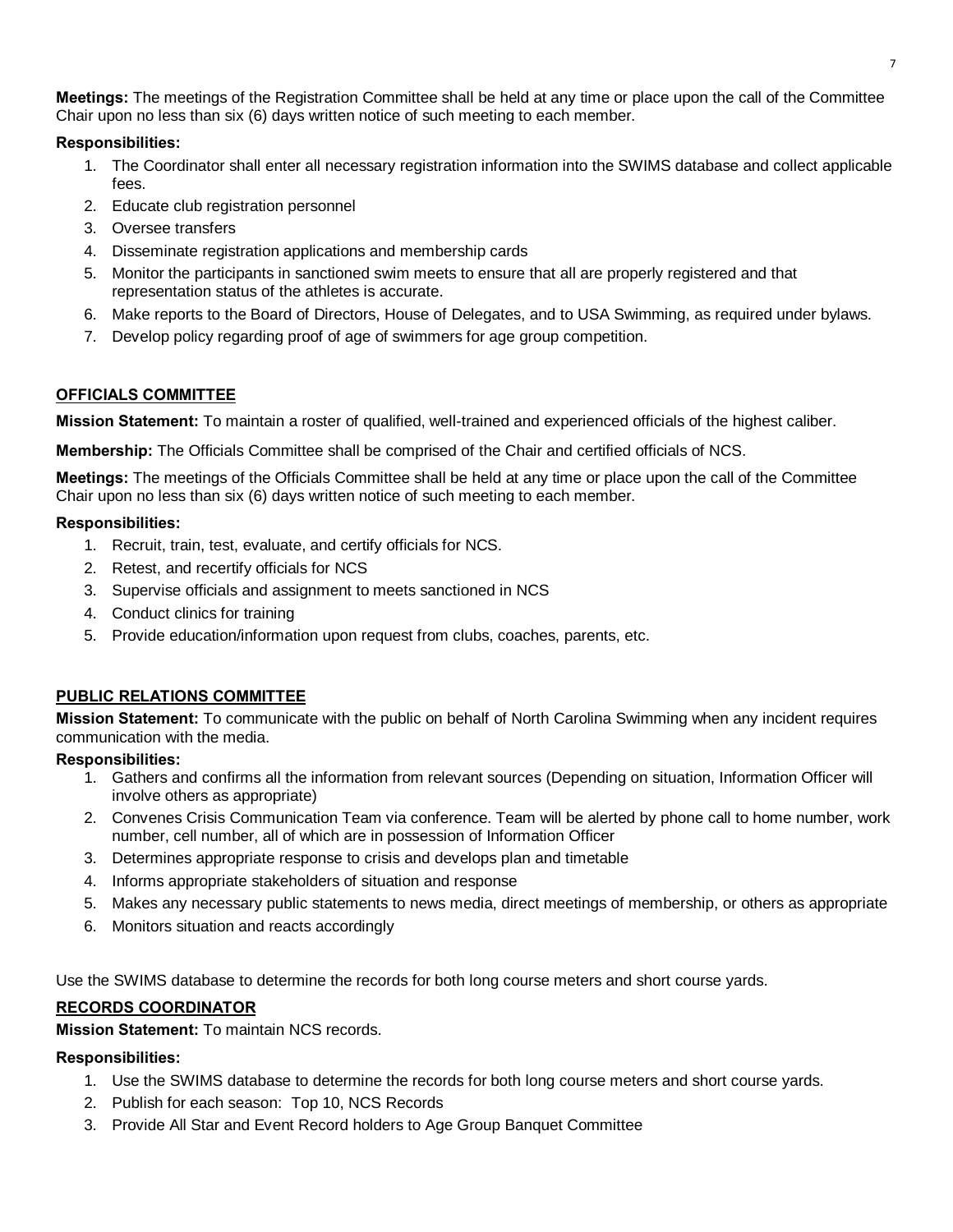### **SAFE SPORT COORDINATOR**

**Mission Statement:** To coordinate safe sport information to ensure the safety of our athletes

#### **Responsibilities:**

- 1. Disseminate USA Swimming safe sport education information
- 2. Educate LSC on safe sport practices
- 3. Prepare and transmit reports required

#### **SANCTION COMMITTEE**

**Mission Statement:** To oversee sanctioning of meets in the North Carolina Swimming territory.

**Membership:** The Sanction Committee shall be comprised of the Chair, Age Group Chair, Senior Chair, Technical Planning Chair and additional members appointed by the Chair.

- 1. Establish procedures relevant to the awarding of sanctions and approvals in NCS.
- 2. Review meet information submitted by meet hosts for requirements and conditions as listed in USA Swimming Rules and Regulations and in the NCS Policy & Procedures.
- 3. Issue sanctions and approvals.
- 4. Ensure that meet information is posted on the NCS web site in a timely fashion.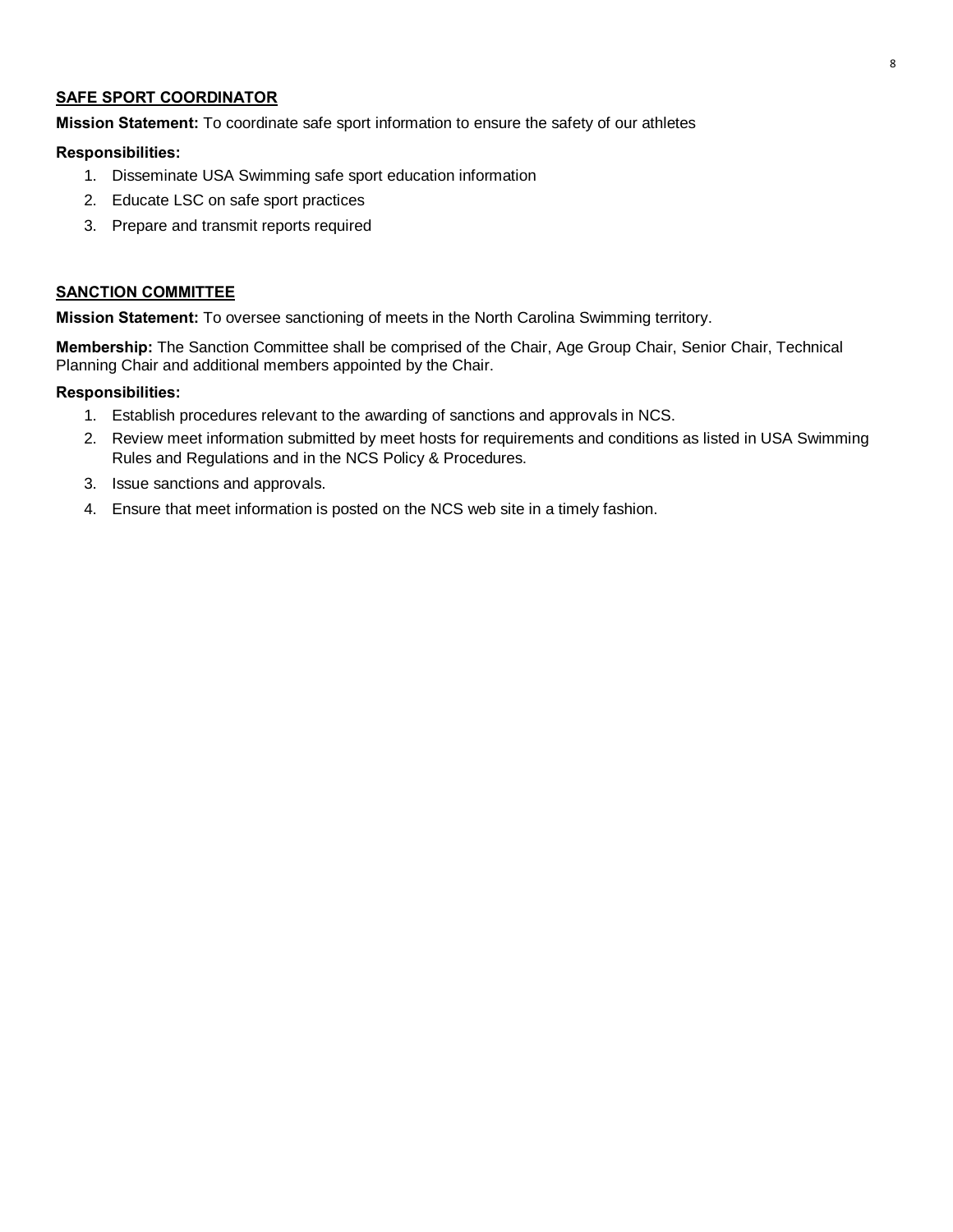# **COMMITTEES REPORTING TO THE SENIOR VICE CHAIR**

## **OPEN WATER COMMITTEE**

**Mission Statement:** To promote open water swimming in NCS.

**Membership:** The Open Water Committee shall be comprised of the Chair and additional members appointed by the Chair.

**Meetings:** The meetings of the Open Water Committee shall be held at any time or place upon the call of the Committee Chair upon no less than six (6) days written notice of such meeting to each member.

### **Responsibilities:**

- 1. Conduct an open water championship in the LSC each year.
- 2. Encourage teams to host open water meets.
- 3. Provide resources/advice to hosts of open water meets.
- 4. Recommend policies to encourage swimmers to participate in open water meets at zone, sectional, and national levels.
- 5. Recommend policies for recognition of open water swimmers.
- 6. Provide resources to coaches who are training open water athletes.
- 7. Work with Officials Committee to train and certify officials for open water competitions.

### **SAFETY COMMITTEE**

**Mission Statement:** To coordinate safety enhancement and training opportunities to all Group Members, athletes, coaches, and officials of NCS programs to assure safety of our athletes, coaches, and volunteers at practices and meets.

**Membership:** The Safety Committee shall be comprised of the Chair and at least five additional members. One shall be a coach member, one shall be an athlete member, and two shall be club safety coordinators..

**Meetings:** The meetings of the Safety Committee shall be held at any time or place upon the call of the Committee Chair upon no less than six (6) days written notice of such meeting to each member.

## **Responsibilities:**

- 1. Disseminate USA Swimming safety education information
- 2. Develop safety education programs and policy for NCS; make recommendations regarding those programs and policies and their implementation to the applicable division chair.
- 3. Prepare and transmit reports required pursuant to the Bylaws
- 4. Oversee safety (marshals and security) at NCS-hosted meets
- 5. Oversee a program for providing coach credentials at meets

#### **SENIOR SWIMMING COMMITTEE**

**Mission Statement:** To further opportunities for senior athletes. .

**Membership:** To provide planning and advice regarding the programs which aid in the development of senior swimmers.

**Membership:** The Senior Swimming Committee shall be chaired by the Senior Swimming Vice Chair and shall be comprised of additional members as appointed by the Chair.

**Meetings:** The meetings of the Senior Swimming Committee shall be held at any time or place upon the call of the Committee Chair upon no less than six (6) days written notice of such meeting to each member.

- 1. Identify areas where NCS senior swimming programming should be improved
- 2. Suggest new programs for education, training, recognition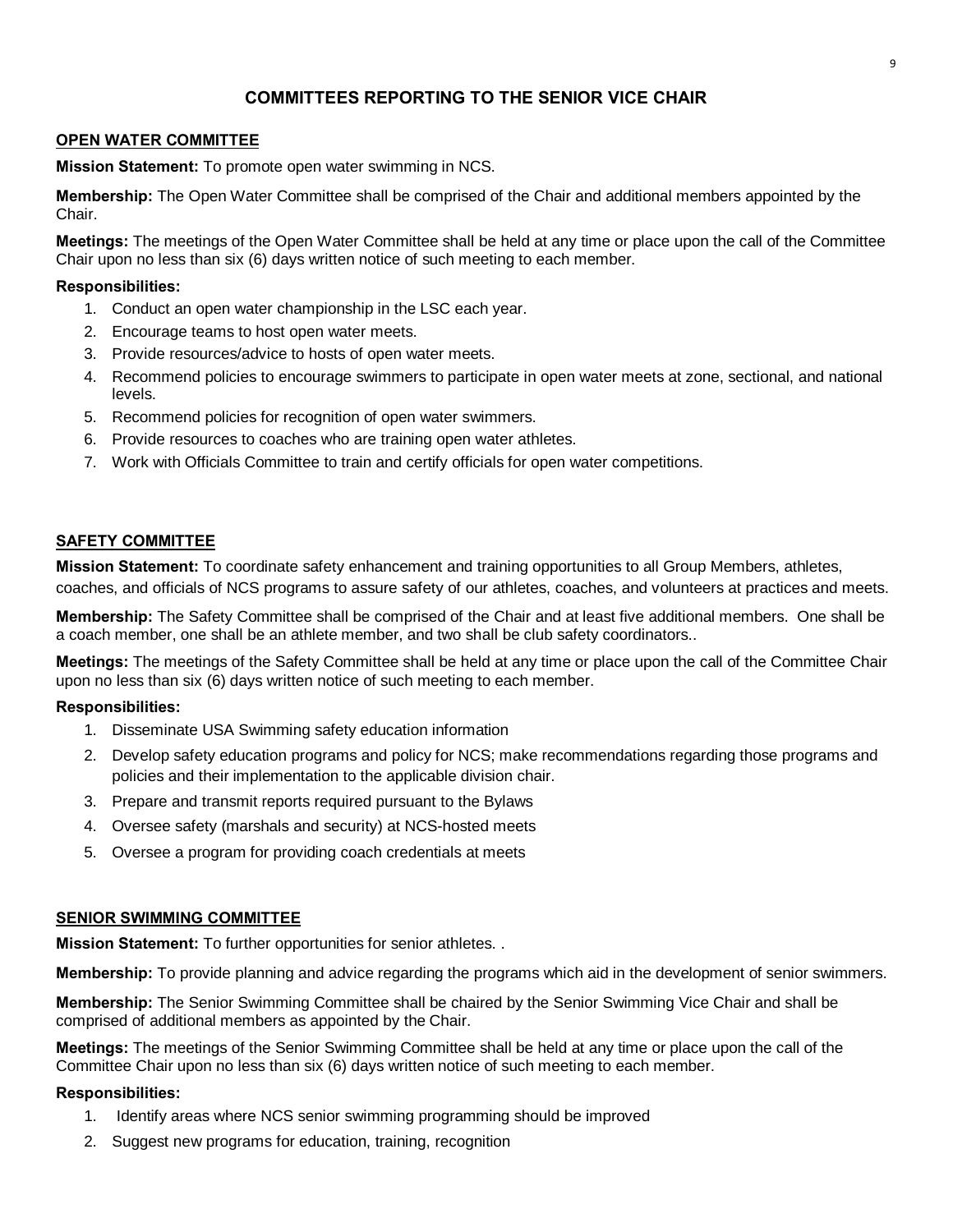## **TECHNICAL PLANNING COMMITTEE**

**Mission Statement:** To provide long-range planning and advice regarding the technical aspects of the programs in NCS. To identify the areas of weakness within North Carolina Swimming and set long-term goals for improvement.

**Membership:** The Technical Planning Committee shall be comprised of the Chair, an athlete member, and at least two additional members, one of whom shall be a coach member.

**Meetings:** The meetings of the Technical Planning Committee shall be held at any time or place upon the call of the Committee Chair upon no less than six (6) days written notice of such meeting to each member.

### **Responsibilities:**

- 1. Monitor data in the areas of athlete performance, athlete participation, club performance, club participation, coach participation, coach education, volunteer participation, parent education, club education, and athlete education and identify areas where improvement is needed, set goals, and set up timetable for achieving goals.
- 2. Formulate programs that will aid NCS in reaching the goals established by the Board of Directors.
- 3. Recommend implementation of programs to various divisions
- 4. Provide advice regarding the technical aspects of those programs and evaluate their impact.

## **TRAVEL FUND COMMITTEE**

**Mission Statement:** To administer the travel fund of North Carolina Swimming,

**Membership:** The committee shall be comprised of the General Chair, Age Group and Senior Vice-Chairs, Treasurer, and a maximum of two at-large members appointed by the General Chair to provide a minimum of two coaches. The General Chair shall appoint the Committee Chair from those that comprise the Travel Fund Committee.

**Meetings:** The meetings of the committee shall be held at any time or place upon the call of the Committee Chair upon no less than six (6) days written notice of such meeting to each member.

- 1. Review the award of funds each season
- 2. Hear appeals from athletes concerning award of travel funds.
- 3. Recommend adjustments to the travel funds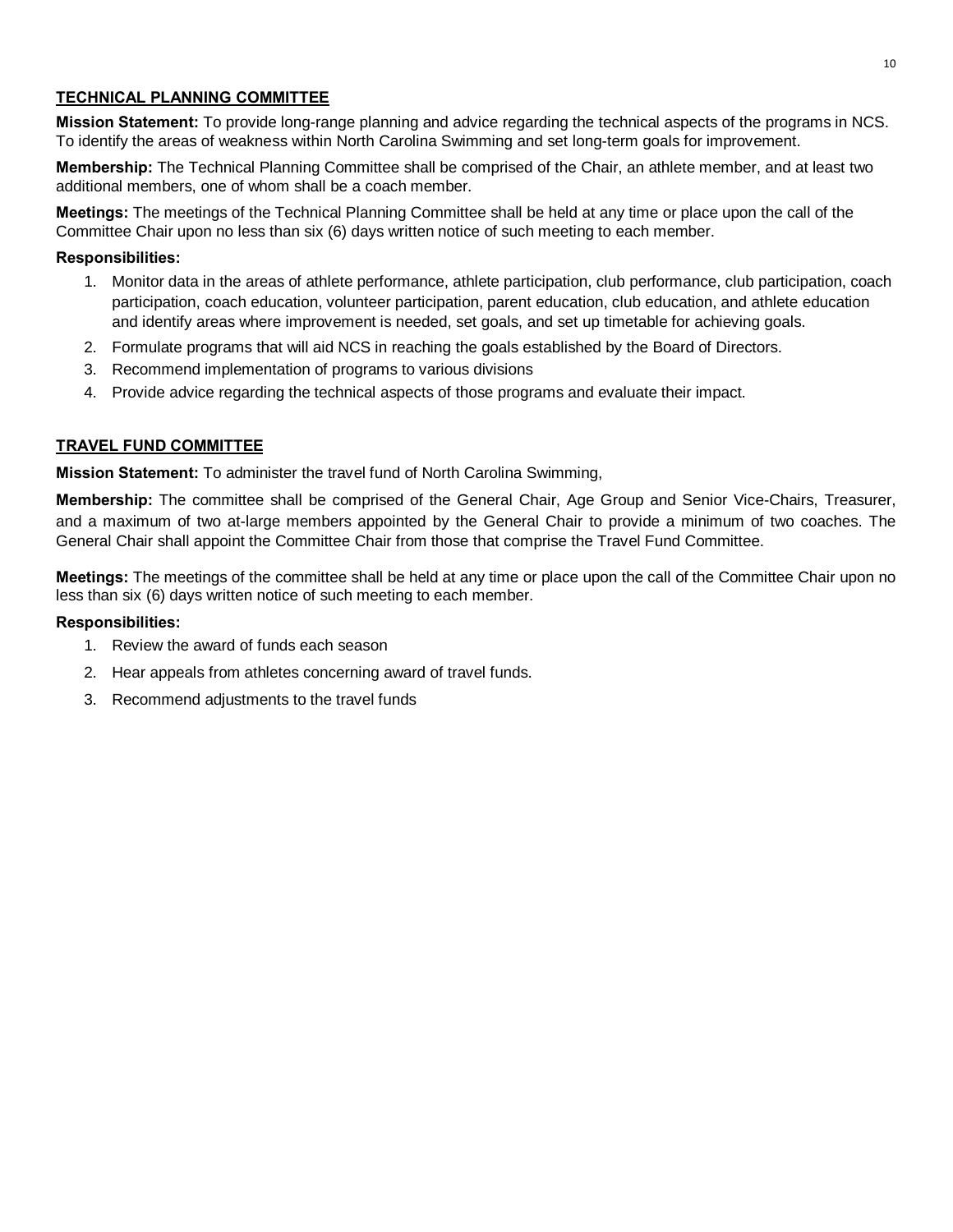# **COMMITTEES REPORTING TO THE AGE GROUP VICE CHAIR**

## **AGE GROUP DEVELOPMENT COMMITTEE**

**Mission Statement:** To provide planning and advice regarding the programs which aid in the development of age group swimmers.

**Membership:** The Age Group Development Committee shall be chaired by the Age Group Vice Chair and shall be comprised of additional members as appointed by the Chair.

**Meetings:** The meetings of the Age Group Development Committee shall be held at any time or place upon the call of the Committee Chair upon no less than six (6) days written notice of such meeting to each member.

### **Responsibilities:**

- 3. Identify areas where NCS age group programming should be improved
- 4. Suggest new programs for education, training, recognition

## **AWARDS BANQUET COMMITTEE**

**Mission Statement:** To annually arrange and conduct an awards program where special accomplishments of athletes, clubs, coaches, and volunteers are recognized.

**Membership:** The Awards Committee shall be comprised of the chair and other volunteers as appointed by the chair.

**Meetings:** The meetings of the Awards Committee shall be held at any time or place upon the call of the Committee Chair upon no less than six (6) days written notice of such meeting to each member.

### **Responsibilities:**

- 1. Determine award winners
- 2. Order awards and distribute at the Awards Program.
- 3. Send invitations
- 4. Arrange hospitality and set-up of facility
- 5. Arrange for speakers, presenters, entertainment
- 6. Publish program

## **AWARDS / RECOGNITION COMMITTEE**

#### **Mission Statement:** To oversee recognition of volunteers

**Membership:** The Volunteer Recognition Committee shall be comprised of the Chair and former award winners.

**Meetings:** The meetings of the Volunteer Recognition Committee shall be held at any time or place upon the call of the Committee Chair upon no less than six (6) days written notice of such meeting to each member.

#### **Responsibilities:**

- 1. Recommend candidates for Life Membership to the BOD
- 2. Oversee selection of Phillips 66 winners
- 3. Develop and oversee other non-official volunteer recognition programs

## **CAMPS COMMITTEE**

**Mission Statement:** To facilitate the conduct of camps for athlete training.

**Membership:** The Camps Committee shall be comprised of the Chair and other members appointed by the Chair.

**Meetings:** The meetings of the Camps Committee shall be held at any time or place upon the call of the Committee Chair upon no less than six (6) days written notice of such meeting to each member.

- 1. Coordinate with USA Swimming to conduct camps at locations in North Carolina Swimming
- 2. Coordinate the conduct of other camps at locations in North Carolina Swimming.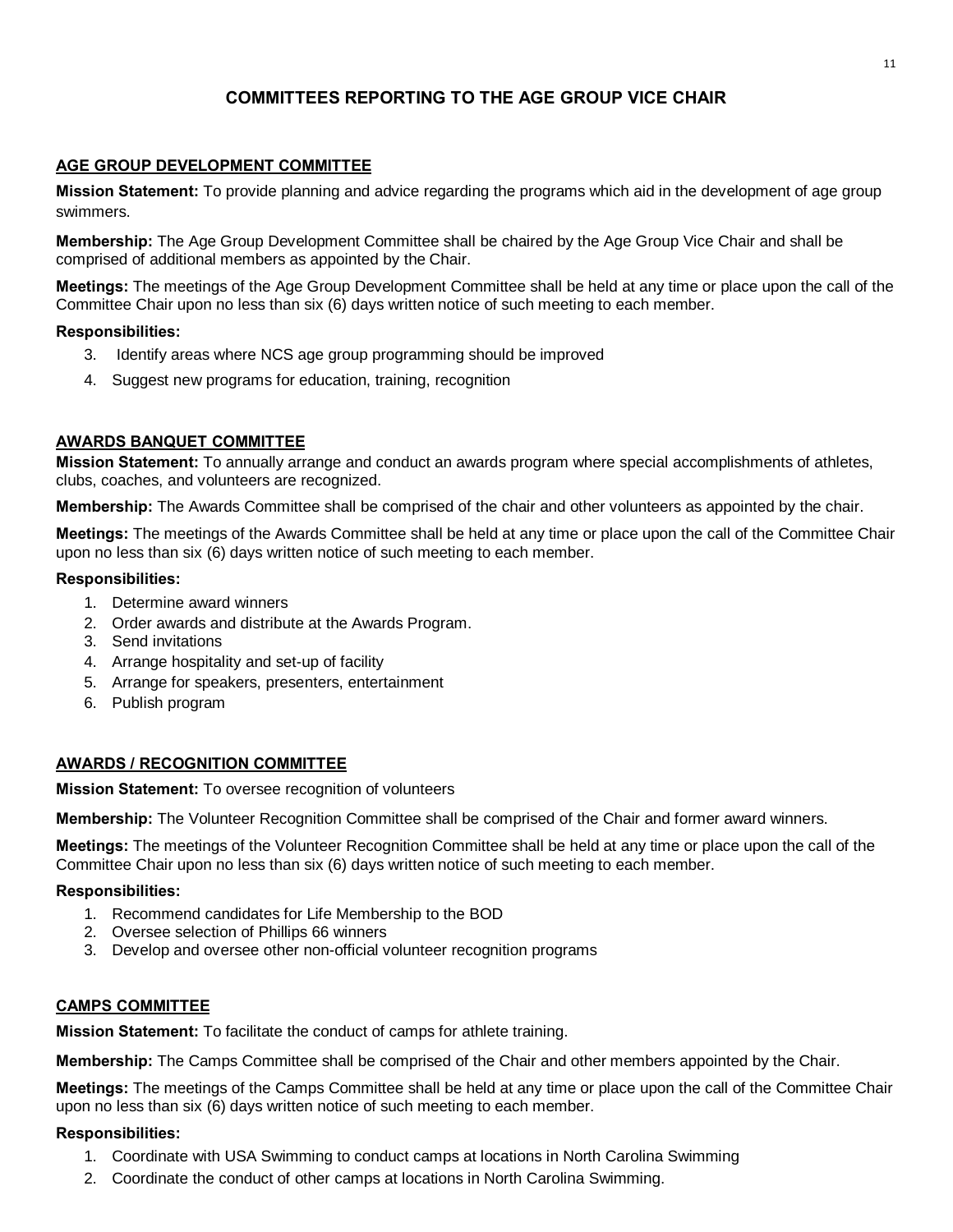- 3. Recruit coaches and volunteers to conduct camps; define qualifying parameters for each camp; oversee application and selection process of participants.
- 4. Provide agenda, training materials, and necessary supplies to camps
- 5. Develop evaluation process regarding success of camps

## **DISABILITY COMMITTEE**

**Mission Statement:** To ensure the opportunity for inclusion in all programs in NCS for persons with a disability and recommend policies that will enhance their experience.

**Membership:** The Disability Committee shall be comprised of the Chair and additional members appointed by the Chair.

**Meetings:** The meetings of the Disability Committee shall be held at any time or place upon the call of the Committee Chair upon no less than six (6) days written notice of such meeting to each member.

## **Responsibilities:**

- 1. Educate membership as to the various means that can be employed to foster inclusion of swimmers with a disability.
- 2. Develop policies to foster inclusion.
- 3. Develop policies to support swimmers with a disability in participation in Zones, Sectionals, National-level meets, and U.S. Paralympic meets.

## **DIVERSITY COMMITTEE**

**Mission Statement:** To further opportunities for economically disadvantaged athletes and under-represented populations.

**Membership:** The Diversity Committee shall be comprised of the Chair and other volunteers as appointed by the Chair.

**Meetings:** The meetings of the Diversity Committee shall be held at any time or place upon the call of the Committee Chair upon no less than six (6) days written notice of such meeting to each member.

#### **Responsibilities:**

- 1. Develop ways to increase participation from ethnic/economic/gender groups which are currently underrepresented in NCS.
- 2. Establish programs to teach water safety/drown-proofing to inner-city youth.
- 3. Partner with city governments, city recreation departments, school systems, etc.

## **ZONE TEAM COMMITTEE**

**Mission Statement:** To coordinate the team selection process and administer the affairs of the NCS Zone Team(s).

**Membership:** The Zone Team Committee shall be comprised of the Chair, the Zone Team head coach, an athlete member, and additional members appointed by the Chair. A chair of the Open Water Zone Team shall be a member of the Zone Team Committee.

**Meetings:** The meetings of the Zone Team Committee shall be held at any time or place upon the call of the Committee Chair upon no less than six (6) days written notice of such meeting to each member.

- 1. Determine the fees and sign-up process, including deadline for sign-up for pool and open water teams.
- 2. Arrange housing, transportation, meals, and uniforms for team members.
- 3. Establish criteria for recruitment and selection of chaperons.
- 4. Oversee selection of Zone Team coaches as established in NCS Policy & Procedures.
- 5. Submit entry in timely fashion.
- 6. Develop Code of Conduct for all participants (athlete, coach, chaperon, and staff) and ensure compliance.
- 7. Conduct team meetings and team practices as appropriate.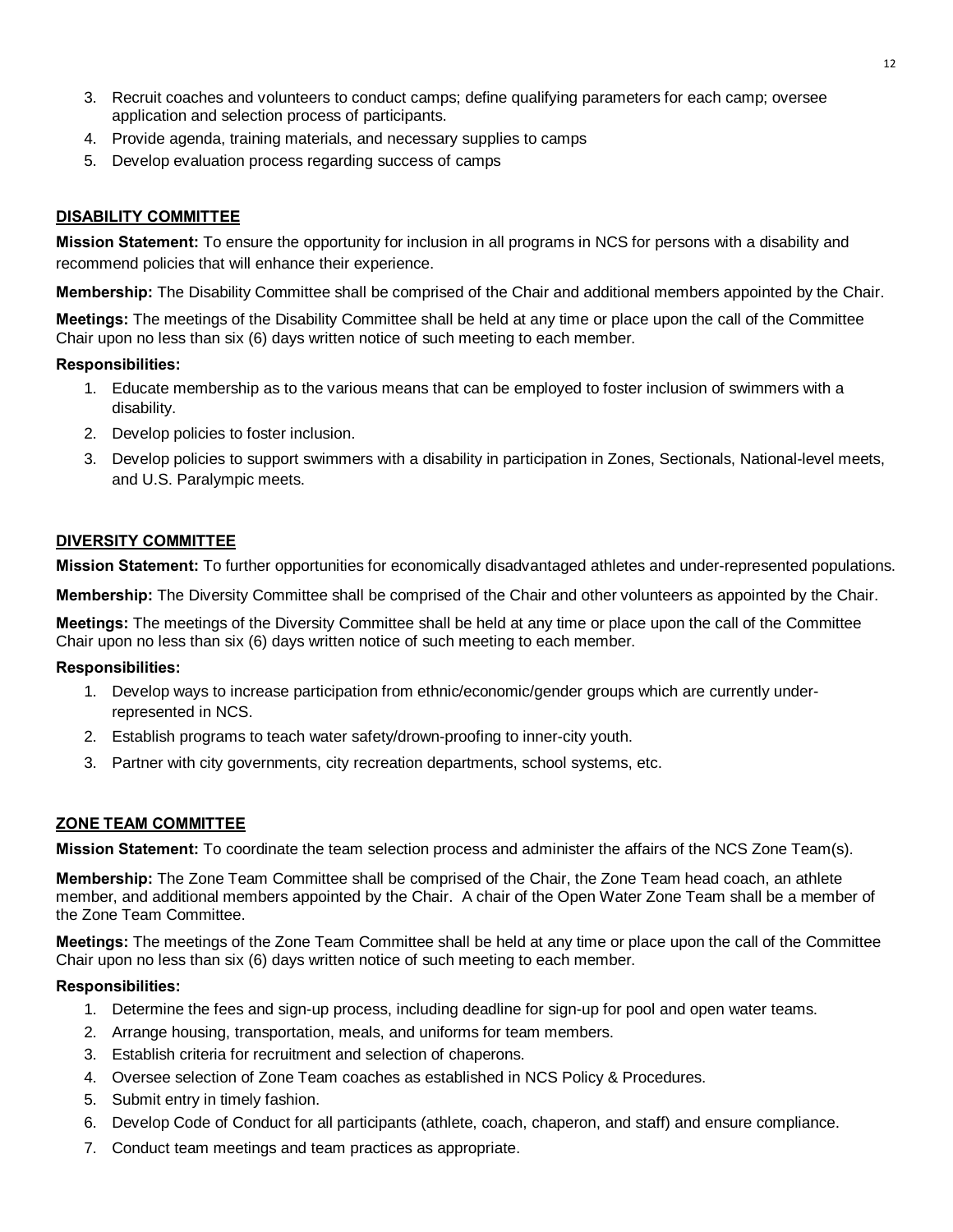# **COMMITTEES REPORTING TO THE FINANCE VICE CHAIR**

### **BUDGET COMMITTEE**

**Mission Statement:** To prepare and present a budget for consideration and approval by the Board of Directors and House of Delegates.

**Membership:** The Budget Committee shall be comprised of the Finance Vice Chair, who shall serve as Chair, the General Chair, the Treasurer, the Administrative Vice-Chair, the Senior Vice Chair, the Age Group Vice Chair, and the Senior Athlete and Coach representatives.

**Meetings:** The meetings of the Budget Committee shall be held at any time or place upon the call of the Committee Chair upon no less than six (6) days written notice of such meeting to each member.

#### **Responsibilities:**

- 1. Consult with the officers and committee chairs, and coordinators in the preparation of an annual budget.
- 2. Present the budget to the Board of Directors, making revisions as directed by the Board.
- 3. Provide the Secretary with the proposed budget, as approved by the Board of Directors, for timely distribution to the members of the House of Delegates.

#### **FINANCE COMMITTEE**

**Mission Statement:** To develop and supervise execution of financial policies as approved by the Board of Directors.

**Membership:** The Finance Committee shall be comprised of the Finance Vice Chair, who shall serve as Chair, the General Chair, the Treasurer, the Administrative Vice-Chair, and at least one other member who is independent of the Finance Division.

**Meetings:** The meetings of the Finance Committee shall be held at any time or place upon the call of the Committee Chair upon no less than six (6) days written notice of such meeting to each member.

#### **Responsibilities:**

- 1. Develop policy regarding the investment of NCSG working capital, funded reserves.
- 2. To effect the annual and semi-annual audit/review of the books, pursuant to the bylaws.
- 3. Receive and review the audit and other reports submitted by the independent auditor.
- 4. Submit the audit and other reports to the Board of Directors and make recommendations with regard thereto.
- 5. Regularly review NCS $\phi$  equipment needs and oversee acquisition of any needed equipment.
- 6. Make recommendations to the Budget Committee and Board of Directors regarding any financial matters.
- 7. Develop policy for conduct regarding all financial matters.
- 8. Supervise execution of all financial policies.
- 9. Maintain a list of NCS equipment, monitor its location and maintenance.
- 10. Annually file the 990 and any other required reports with USA Swimming or the State of Ohio.

#### **PERSONNEL**

**Mission Statement:** To oversee the development and well-being of LSC employees

**Membership:** The Personnel Committee shall be comprised of the General Chair, who shall serve as Chair, the Finance Vice Chair, the Administrative Vice-Chair, and the Senior Athlete Representative.

**Meetings:** The meetings of the Personnel Committee shall be held at any time or place upon the call of the Committee Chair upon no less than six (6) days written notice of such meeting to each member.

- 1. Review LSC employees on an annual basis and recommend raises
- 2. Develop policy regarding the development and well-being of LSC employees.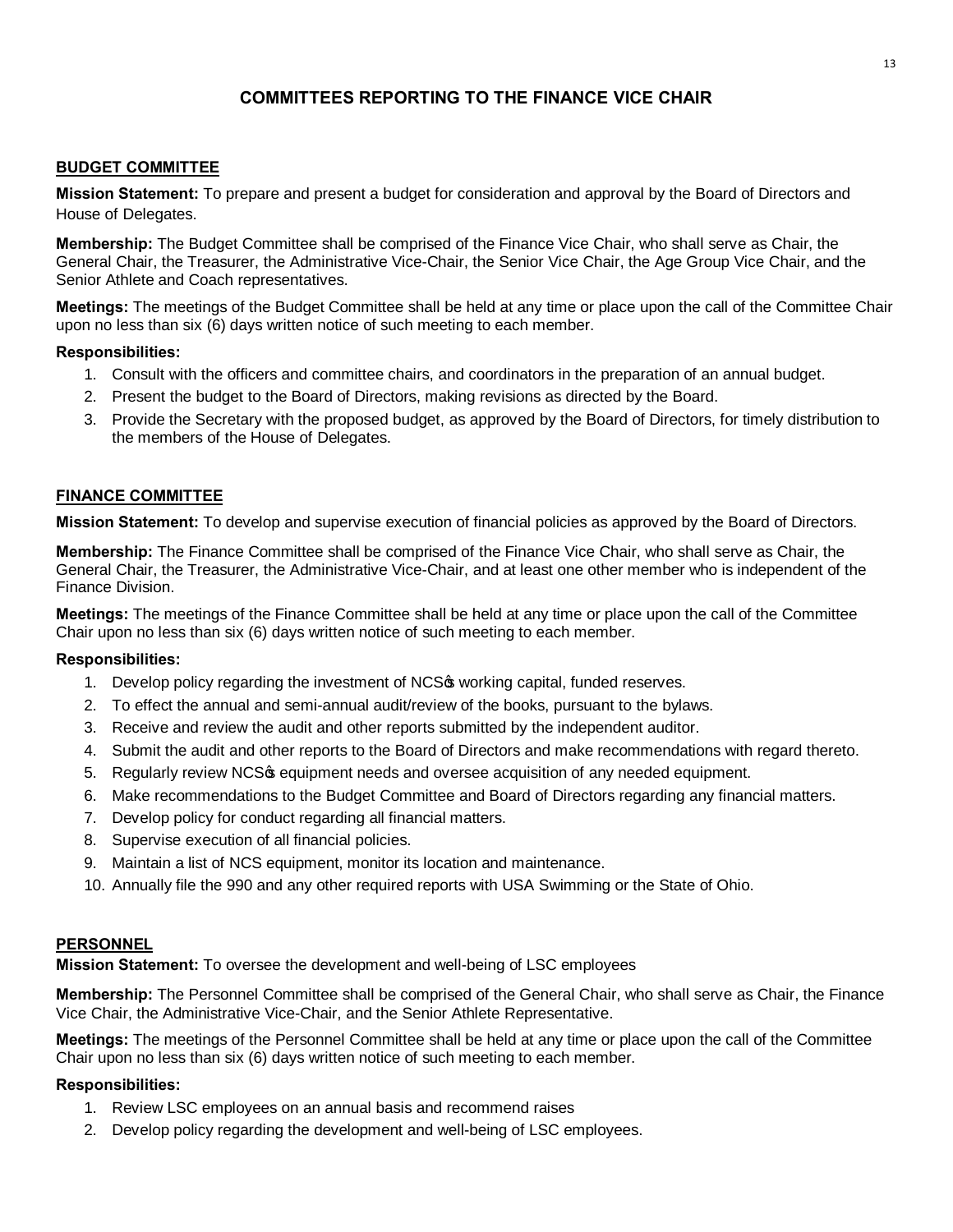## **TREASURER**

**Mission Statement:** Shall be the principal receiving and disbursing officer of NCS.

- 1. Receive all moneys, incomes, fees and other receipts of NCS and pay all bills, salaries, expenses and other disbursements approved by an authorized officer, committee chair, coordinator, the Budget and Finance Committee, the Board of Directors or the House of Delegates, or required to be paid pursuant these Bylaws.
- 2. Issue a monthly report listing the current budget variances by line item, all receipts, all expenditures and the current fund and account balances for the month and the preceding month and for the fiscal year to date
- 3. Cause to be appropriately segregated and accounted for any endowment funds, scholarship or award funds and any similar special purpose funds or accounts
- 4. Make the books and records available and otherwise fully cooperate with those conducting the annual audit of accounts of NCS and cause the preparation and timely filing of all required federal, state and local tax returns, and other financial and tax reports with the applicable government official, and forward a copy of the annual financial statement and audit report and any federal tax return to the Secretary for submission to the Board of Directors and USA Swimming national headquarters in accordance with Sections 608.2 and 608.3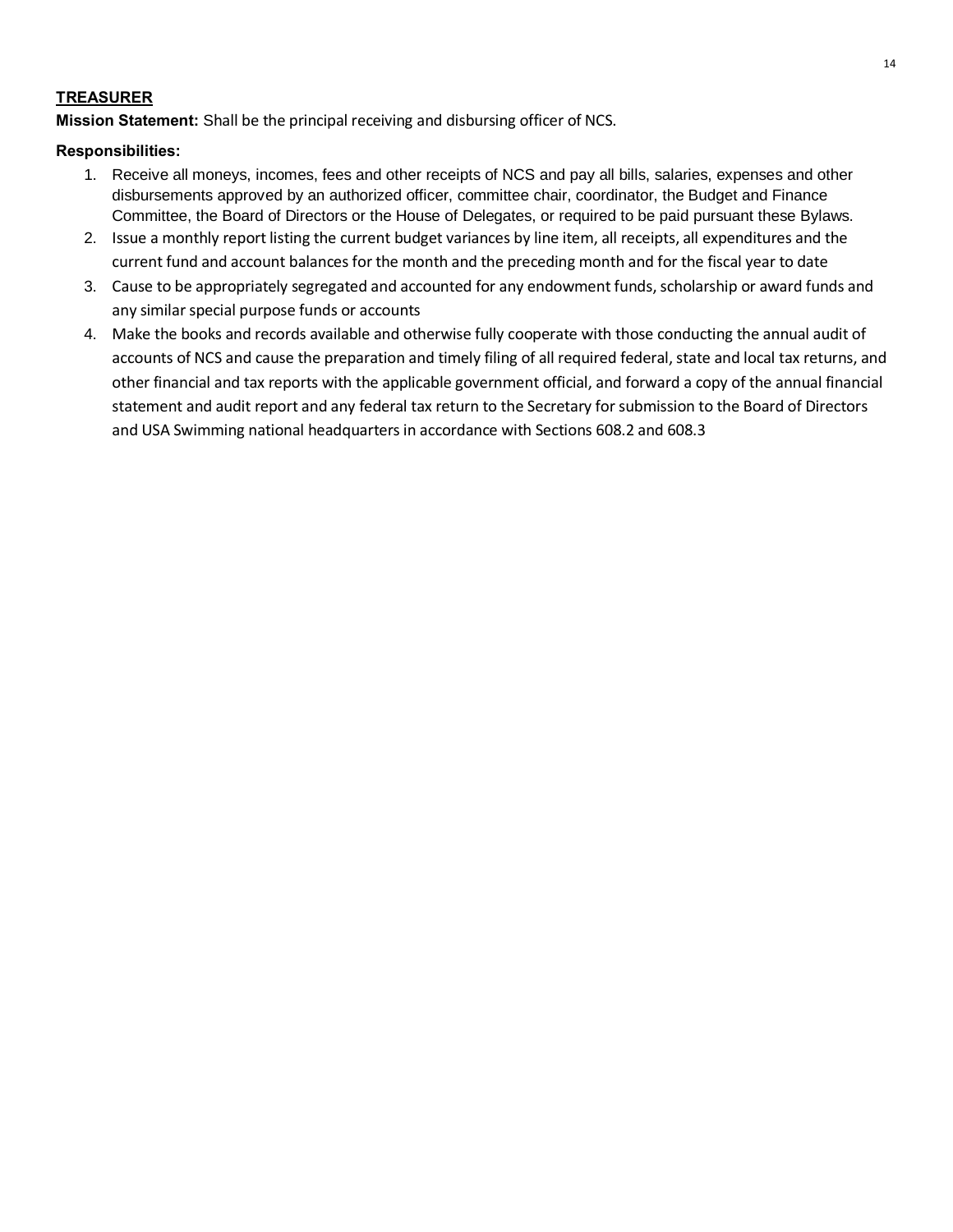# **COMMITTEES REPORTING TO THE SENIOR ATHLETE REPRESENTATIVE**

### **ATHLETES COMMITTEE**

**Mission Statement:** To represent the interests of the athletes in all matters within NCS.

**Membership:** The Athletes Committee shall be comprised of the Senior Athlete Representative who shall serve as Chair, the Junior Athlete Representative, the at-large athletes to the Board of Directors, and each Club Member of athlete representative.

**Meetings:** The meetings of the Athletes Committee shall be held at any time or place upon the call of the Committee Chair upon no less than six (6) days written notice of such meeting to each member.

- 1. Provide input to the Board of Directors and House of Delegates regarding all matters.
- 2. Oversee conduct of election of Junior Athlete Representative.
- 3. Oversee selection of the recipient of the Athletes Award.
- 4. Recommend policy and or programs to the Board of Directors.
- 5. Disseminate relevant information to athletes within NCS.